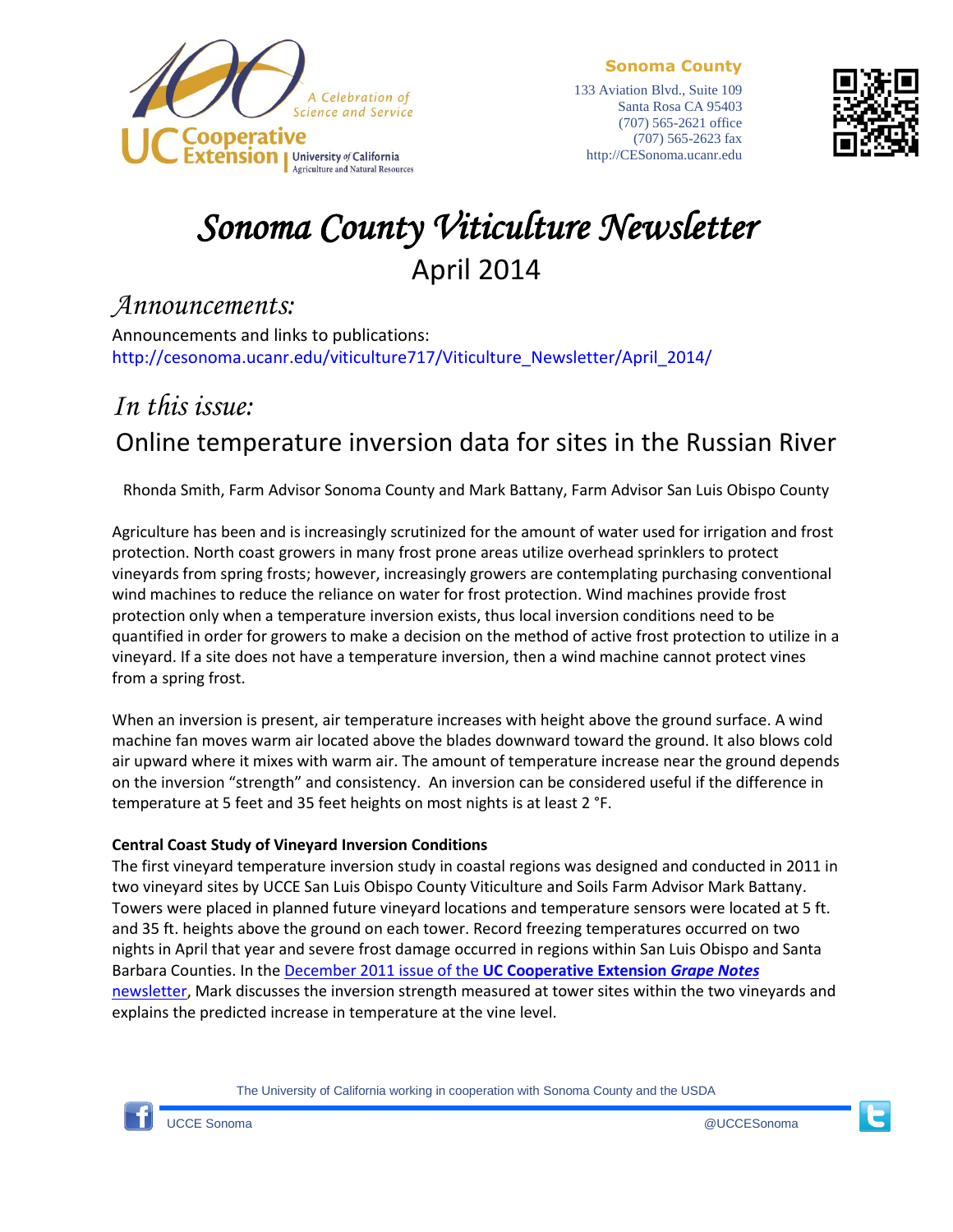#### **Expansion of Temperature Inversion Study Includes Sonoma County**

Beginning in 2012 UC Cooperative Extension began an assessment of springtime temperature inversion conditions in over 60 sites located in Sonoma, San Luis Obispo and Santa Barbara counties that will be completed in 2014. Funding was provided by a CDFA Specialty Crop Block Grant. In each county, approximately 20 towers, identical to those used in the previous study, are placed in vineyards that do not have frost protection or in unplanted areas. The towers are installed in February. Temperature data are downloaded from the dataloggers when the towers are removed in June each year.

The UCCE project is a broad scale assessment of spring inversion conditions. It will provide growers with information to make informed choices regarding the potential effectiveness of wind machines to provide adequate frost protection within a region. Site conditions in a specific vineyard will affect the inversion conditions; for growers facing critical decisions on frost protection strategies for a given location, measuring the inversion condition at that location can be very beneficial. Growers can evaluate the inversions in their specific frost prone sites by installing their own towers as some did starting in 2013. Instructions on how to build a tower and select and install dataloggers are available at the **Frost Protection** section of the [UCCE San Luis Obispo County website.](http://cesanluisobispo.ucanr.edu/Viticulture/Frost_Protection/)

#### **NOAA-UCCE Temperature Inversion Tower Project**

In the Russian River watershed, water use for vineyard frost protection has been increasingly scrutinized due to concerns on its potential impact on endangered and threatened salmonid species. To provide growers with improved frost forecasting for vineyards, as well as determine if wind machines are a viable alternative to using sprinkler frost protection, funds provided by NOAA in late 2013 allowed UCCE to install eight, additional and "enhanced" towers. These eight towers are located in the Russian River watershed; five in Sonoma County and three in Mendocino County. These towers enable wireless transmission of temperature data at each location that can be viewed in real-time on a NOAA website. The data from these 8 towers will augment data from several grower-owned weather stations in the watershed that are utilized by a frost forecasting system operated by NOAA. Temperature data on the NOAA website is constantly updated. Click on the following link to view the station locations of the NOAA-UCCE towers located in Sonoma County and southern Mendocino County. <http://www.esrl.noaa.gov/psd/data/obs/datadisplay/index.php?ProjectID=9>

The inversion conditions for each station are difficult to view on the NOAA website. In the future, a University of California website will convert the NOAA data to a more user-friendly format that will allow users to easily determine if temperature differences exist between the two sensor heights. In the meantime, an explanation of the NOAA charts is provided at the following link (opens in a different window): <http://cesonoma.ucanr.edu/files/188802.pdf>

#### **Additional NOAA-UCCE towers to be installed**

This summer, funding from NOAA will enable UCCE advisors to install additional towers that can provide real-time temperature inversion information. It is critical that we locate installation sites in frost prone areas within the Russian River watershed that are not impacted by active frost control measures such as sprinklers, wind machines or heaters. Towers can be placed on the edge of blocks inside unprotected vineyards if over-the-row farming equipment is not utilized. Towers can also be installed in nearby noncropped areas and in locations in which vineyards may be developed in the future. These towers are intended to be long-term installations that will provide useful data for many years to come.

The University of California working in cooperation with Sonoma County and the USDA